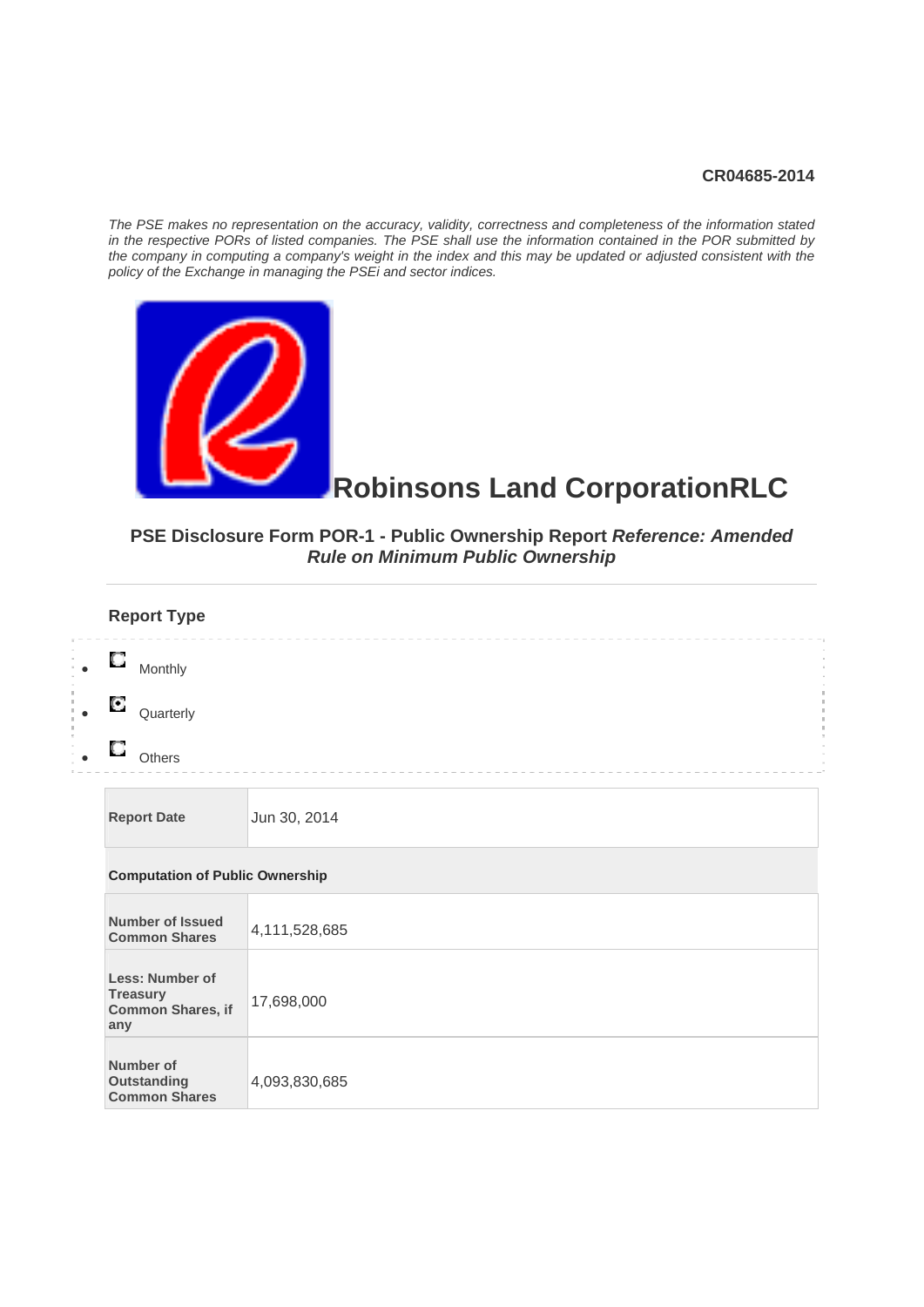# **Less :**

#### **A. Directors**

| <b>Name</b>                                   | <b>Direct</b>  | <b>Indirect</b> | <b>Total direct &amp; indirect</b><br>shares | % to Total Outstanding<br><b>Shares</b> |
|-----------------------------------------------|----------------|-----------------|----------------------------------------------|-----------------------------------------|
| John L. Gokongwei, Jr.                        | $12,187,081$ 0 |                 | 12,187,081                                   | 0.3                                     |
| John L. Gokongwei                             | 450,000        | $\overline{0}$  | 450,000                                      | 0.01                                    |
| Elizabeth Y. Gokongwei &/or John<br>Gokongwei | 1,482,000      | $\Omega$        | 1,482,000                                    | 0.04                                    |
| James L. Go                                   | 1,685,994      | 0               | 1,685,994                                    | 0.04                                    |
| Lance Y. Gokongwei                            | 804,001        | $\overline{0}$  | 804,001                                      | 0.02                                    |
| Frederick D. Go                               | 500,001        | 0               | 500,001                                      | 0.01                                    |
| Robina Y. Gokongwei-Pe                        | 540,000        | $\mathbf 0$     | 540,000                                      | 0.01                                    |
| Patrick Henry C. Go                           | 10,000         | $\mathbf 0$     | 10,000                                       | 0                                       |
| Johnson Robert G. Go, Jr.                     | 1              | $\mathbf 0$     | 1                                            | 0                                       |
| Artemio V. Panganiban                         | 50,001         | $\overline{0}$  | 50,001                                       | $\mathbf{0}$                            |
| Roberto F. de Ocampo                          | 1              | $\Omega$        | 1                                            | $\mathbf{0}$                            |
| Emmanuel C. Rojas, Jr.                        | 901            | $\overline{0}$  | 901                                          | $\mathbf{0}$                            |
|                                               | 17,709,981     | $\overline{0}$  | 17,709,981                                   | 0.43                                    |

#### **B. Officers**

| <b>Name</b>        |   | <b>Direct Indirect</b> | <b>Total direct &amp; indirect</b><br>shares | % to Total Outstanding<br><b>Shares</b> |
|--------------------|---|------------------------|----------------------------------------------|-----------------------------------------|
| Faraday D. Go      | 0 | $\overline{0}$         | 0                                            | 0                                       |
| Arlene G. Magtibay | 0 | 0                      | 0                                            | 0                                       |
| Corazon L. Ang-Ley |   | 0                      | 0                                            | 0                                       |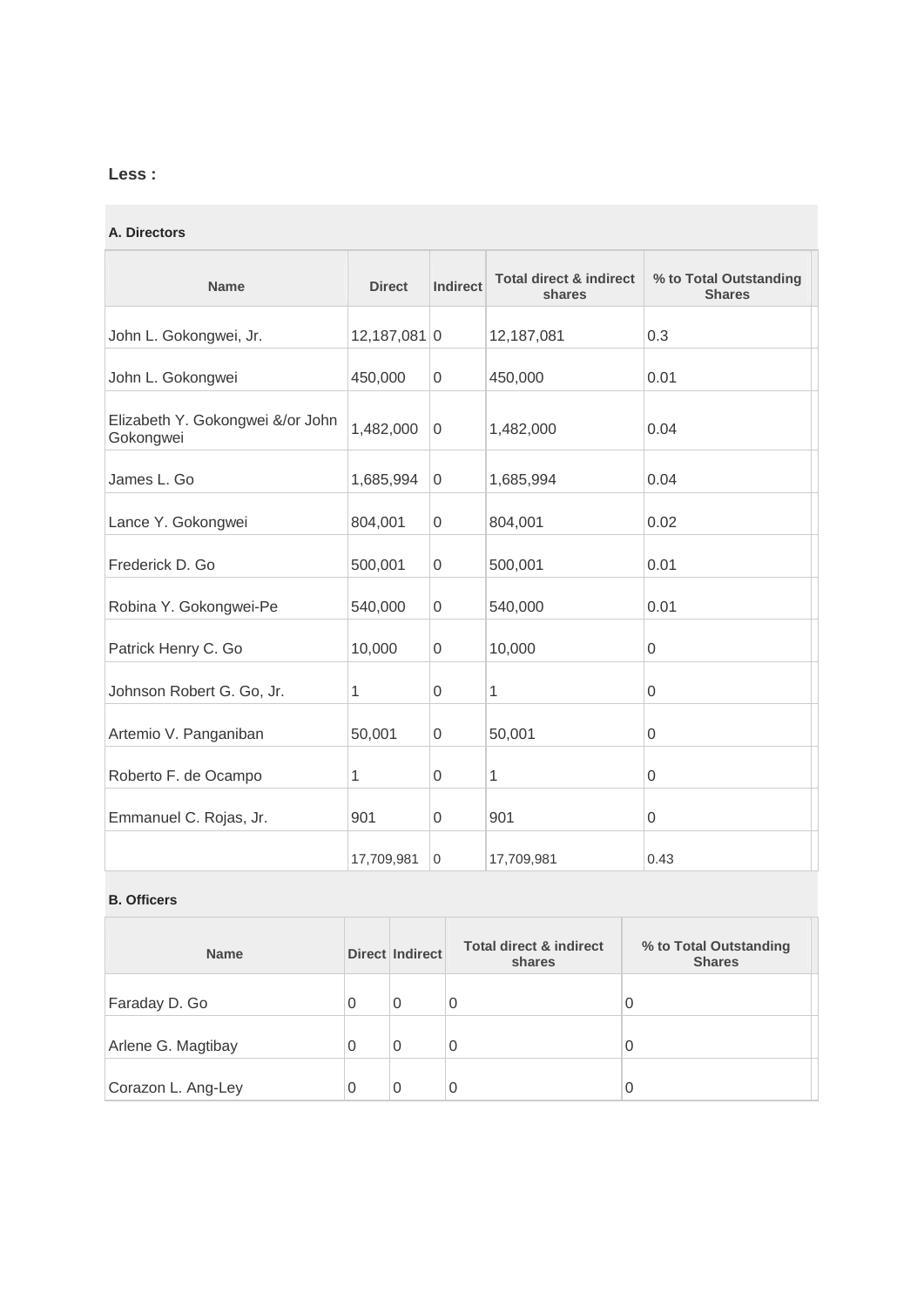| Elizabeth Kristine D. Gregorio           | 0            | $\boldsymbol{0}$    | $\mathbf 0$      | 0                   |
|------------------------------------------|--------------|---------------------|------------------|---------------------|
| Ma. Socorro Isabelle V. Aragon-<br>Gobio | $\mathbf 0$  | $\mathbf 0$         | $\mathbf 0$      | $\mathsf{O}\xspace$ |
| Constante T. Santos                      | 0            | 0                   | $\boldsymbol{0}$ | $\mathsf{O}\xspace$ |
| Bach Johann M. Sebastian                 | 0            | $\mathsf 0$         | $\boldsymbol{0}$ | $\mathsf{O}\xspace$ |
| Rodolfo T. Malit                         | 4,600 0      |                     | 4,600            | 0                   |
| Emmanuel G. Arce                         | 0            | $\boldsymbol{0}$    | $\boldsymbol{0}$ | 0                   |
| Manuel D. Deus, Jr.                      | 0            | $\boldsymbol{0}$    | $\boldsymbol{0}$ | 0                   |
| Constantino C. Felipe                    | 0            | $\mathsf{O}\xspace$ | $\boldsymbol{0}$ | 0                   |
| Winifred G. Maranan                      | 0            | 0                   | $\boldsymbol{0}$ | $\mathsf{O}\xspace$ |
| Lourdes T. Alano                         | 0            | 0                   | $\boldsymbol{0}$ | $\mathsf{O}\xspace$ |
| Anicio G. Villanueva                     | 0            | $\mathsf 0$         | $\boldsymbol{0}$ | $\mathsf{O}\xspace$ |
| Mary Maylanie Precilla                   | 0            | 0                   | 0                | 0                   |
| Cecilia M. Pascual                       | 0            | 0                   | $\boldsymbol{0}$ | $\mathsf{O}\xspace$ |
| Honorio Almeida, Jr.                     | 0            | $\boldsymbol{0}$    | $\boldsymbol{0}$ | $\boldsymbol{0}$    |
| Kerwin Max S. Tan                        | 0            | $\mathsf 0$         | $\boldsymbol{0}$ | 0                   |
| Catalina M. Sanchez                      | $\mathbf{0}$ | 0                   | $\boldsymbol{0}$ | 0                   |
| Anna Kathrina B. Cipriano                | 0            | $\mathsf{O}\xspace$ | $\mathbf 0$      | $\mathsf{O}\xspace$ |
| Teresita H. Vasay                        | 0            | $\mathsf{O}\xspace$ | $\boldsymbol{0}$ | 0                   |
| Rosalinda F. Rivera                      | 0            | $\mathsf 0$         | $\mathbf 0$      | 0                   |
|                                          | 4,600        | $\overline{0}$      | 4,600            | $\boldsymbol{0}$    |
|                                          |              |                     |                  |                     |

## **C. Principal/Substantial Stockholders**

H

| <b>Indirect</b><br><b>Direct</b><br>Name<br><b>Shares</b><br>shares |
|---------------------------------------------------------------------|
|---------------------------------------------------------------------|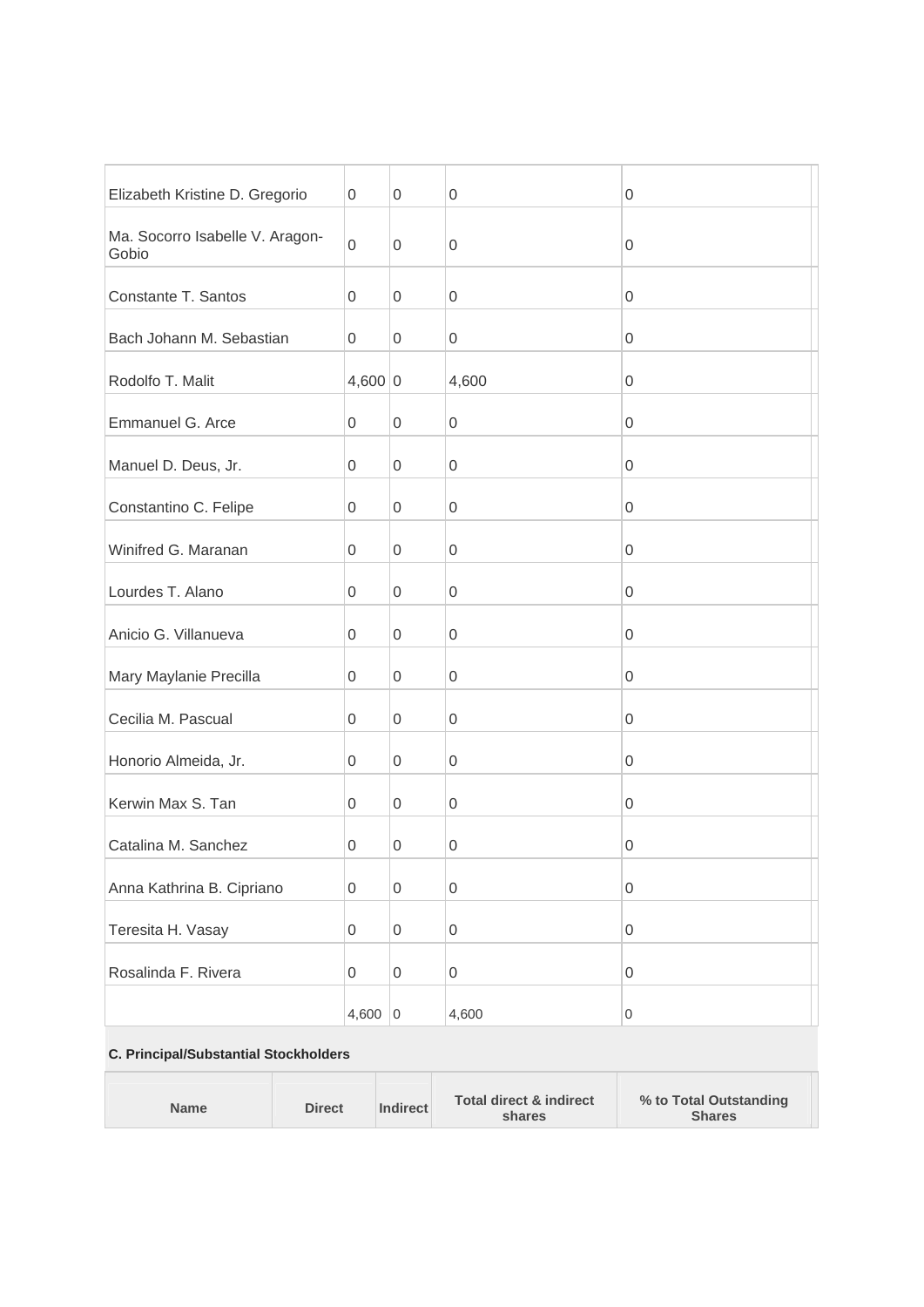| JG Summit Holdings,<br>Inc. | 2,496,114,787 0 | 2,496,114,787 | 60.97 |
|-----------------------------|-----------------|---------------|-------|
|                             | 2,496,114,787   | 2,496,114,787 | 60.97 |

#### **D. Affiliates**

| <b>Name</b> | <b>Direct</b> | <b>Indirect</b> | <b>Total direct &amp; indirect shares</b> | % to Total Outstanding Shares |  |
|-------------|---------------|-----------------|-------------------------------------------|-------------------------------|--|
| <b>NA</b>   | U             |                 |                                           |                               |  |
|             | 0             |                 |                                           |                               |  |

#### **E. Government**

| <b>Name</b> | <b>Direct</b> | <b>Indirect</b> | <b>Total direct &amp; indirect shares</b> | % to Total Outstanding Shares |  |
|-------------|---------------|-----------------|-------------------------------------------|-------------------------------|--|
| <b>NA</b>   |               |                 |                                           |                               |  |
|             | 0             | O               |                                           | U                             |  |

#### **F. Banks**

| <b>Name</b> | <b>Direct</b> | <b>Indirect</b> | Total direct & indirect shares | % to Total Outstanding Shares |
|-------------|---------------|-----------------|--------------------------------|-------------------------------|
| <b>NA</b>   |               |                 | U                              |                               |
|             | 0             | $\cup$          | 0                              |                               |

# **G. Employees**

| <b>Name</b> | <b>Direct</b> | <b>Indirect</b> | Total direct & indirect shares | % to Total Outstanding Shares |
|-------------|---------------|-----------------|--------------------------------|-------------------------------|
| <b>NA</b>   |               | U               | 0                              |                               |
|             | C             |                 |                                |                               |

## **H. Lock-Up Shares**

| <b>Name</b> | <b>Direct</b> | <b>Indirect</b> | Total direct & indirect shares | % to Total Outstanding Shares |  |
|-------------|---------------|-----------------|--------------------------------|-------------------------------|--|
| <b>NA</b>   | U             |                 | U                              |                               |  |
|             | 0             |                 |                                |                               |  |